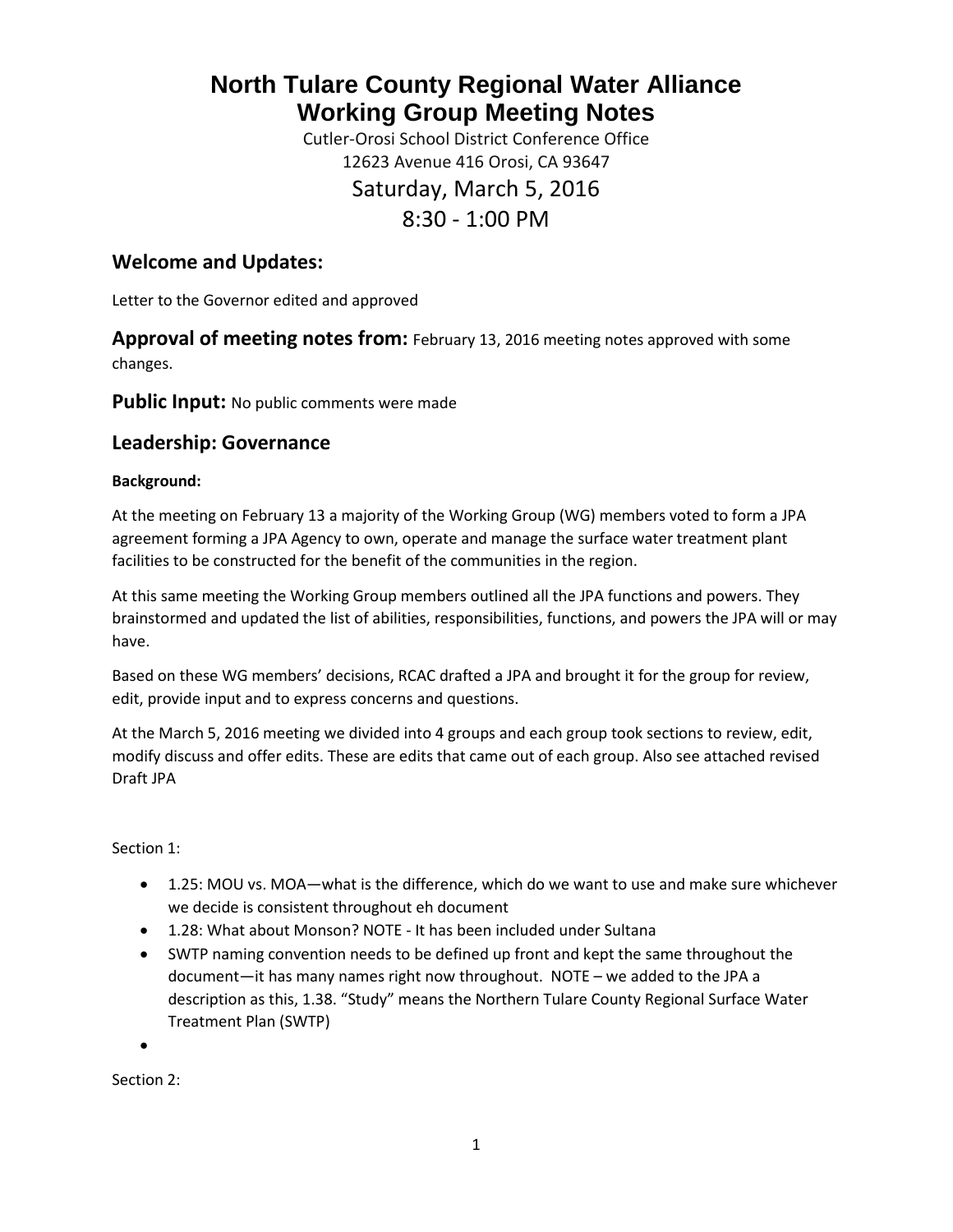- 2.4: Do not put yellow highlighted details here—add: "as defined in section 6"
- 2.5: Concern of what powers agency has versus parties and what exactly this section means
- 2.8: 400ft? Chad explained why this number was used—they may want to add something about board discretion but not set a precedent.
	- o Discussion of who would be the water provider to these direct connections—who would collect payment and bill and be responsible? The JPA? The individual systems which these could be assigned to? A third party like Alta? Whomever it is needs to have the correct licensing to provide drinking water. Alta stated that they are interested.

## Section 3:

- 3.1. Change Law to Laws. NOTE done
- 3.2. "NTC Water Agency" is just a placeholder, and does not match the name elsewhere in the document. NOTE – changed to "NTC Regional Water Agency" to be consistent
- 3.3. Change either to "any" in reference to parties, reflects more than just two parties
- -A discussion was held about whether the JPA should provide allowances for independent projects between sub-sets of parties to the JPA.
- Question: Is the JPA solely for the purpose of the SWTP, or is it larger than that?
	- o Pros: allows maximum flexibility and adaptability for future projects, may also allow a way for all communities to join into JPA from start without obligating them to decide if they are in/out of SWTP before they have all the information
	- o Cons: Complicates JPA language, joining into JPA has costs associated regardless of any project, legal counsel may take issue with liabilities

#### Section 4:

- 4.1 Monson, Yettem, Seville or the County (representing the 3 communities) are not listed as members of the JPA
	- o How will the county assign the representative? Would it be someone from the Board of Supervisors or a community member?
	- o Does Alta needs to be a member
- Regarding the voting:
	- o There is a need to add that some of the approval of items need a "super majority" vote...
	- o Could the County take the position of the Treasurer and handle the accounting for the JPA
- 4.13 They think they don't need a General Manager

## **Section 5:**

- 5.2: We need a mechanism of feedback to and from the home boards—maybe similar to current wastewater JPA where there are thresholds in which the JPA must go back but otherwise can function independently. Need checks and balances but do not need to micromanage.
- 5.2.9 This section on gifts makes some people nervous but as long as they legal paperwork is filed when gifts are received the JPA should be in the clear so there are no issues with liability and return services.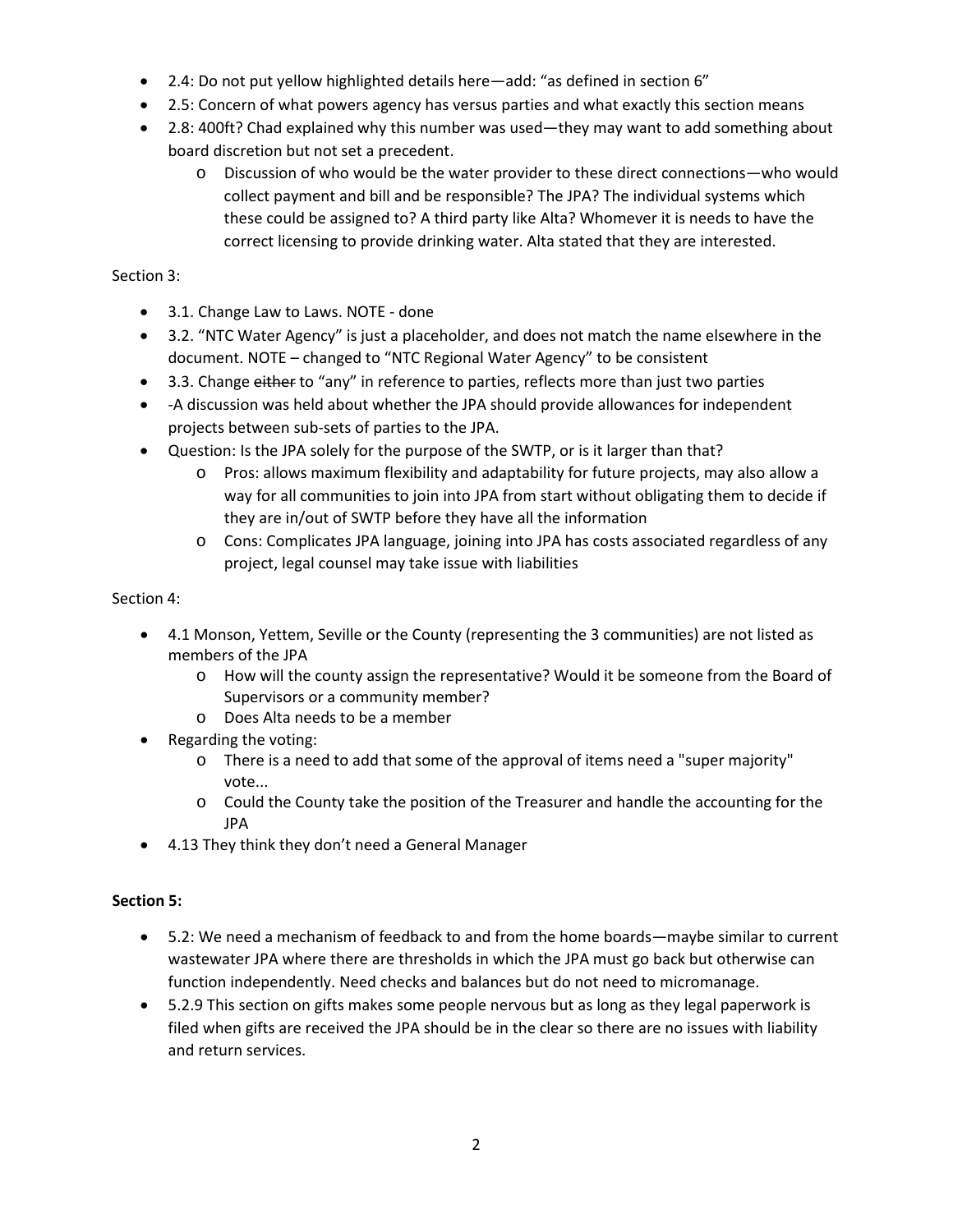- 5.2.15 There is so much reference, similar to this, throughout to certain legal codes and statutes—working group members would like to have these identified and explained to them so they know what they are signing onto.
- 5.4: What about selling water to systems outside of the service area because of drought or other reasons?
	- o Does the JPA need to grant permission to use their surface water—must think on allocation?
	- o What about if a system wants to use its back up well/remaining ground water?
- 5.5: There should be a section in here with the power to amend the JPA with approval of all parties (home boards/community reps) and the JPA board—need to decide on if a majority, super majority etc. is needed.
- Need a specific power called out to enter into water supply contracts (incoming and outgoing)

## Section 6:

- This section needs exhibits and the financial information. The rate study is important.
- 6.1.1 needs to be a separate exhibit
- 6.1.2 Life Expectancy of the assets Exhibit
- 6.1.5. Supplemental Water Purchase Costs. The costs of the annual note payments by the Agency under a Water Purchase Contract Agreement shall be allocated in the same manner as 6.1.1?
- Switch sections 6.2.1 and 6.2.2 the section 6.2.2 now should be 6.2.1
- 6.3.4 ADD and the unused water could be temporarily allocated elsewhere to be used.

## Section 7

- 7.1. Question asked about owning property, but this is related to necessary authorities and to grant eligibility requirements from the state. A caveat was recommended where financial obligations (i.e. for property acquisitions) above certain thresholds (i.e. 10% cost overrun) should go back to home boards for approval
- 7.1.1. All about "ensuring water rights are in order." Question for legal about whether water from Alta, once supplied to the agency, can be exported out of service area or out of Alta ID (i.e. for the proposed project from Orange Cove)
- 7.1.3. LAFCO may need to weigh in on issue being direct retail water provider, (the implications for Prop 218), and would this agency then need to have water operator. Also, why only 400 feet. This should not be firm limit, but up to board discretion.
- 7.2. Where should a Prop 218 process fit in? Before or after getting "written approval?" Before or after construction contract?
- 7.3.1. California Department of Public Health change to "State Water Resources Control Board"
- 7.4.5. Participants should have option to market water (within, but maybe also outside of service area) or make agreements to store unused water (on site or off site with Alta ID)
- 7.6. Second paragraph identical to above language, apparent typo and should be removed. The third paragraph should be discussed further

Section 8: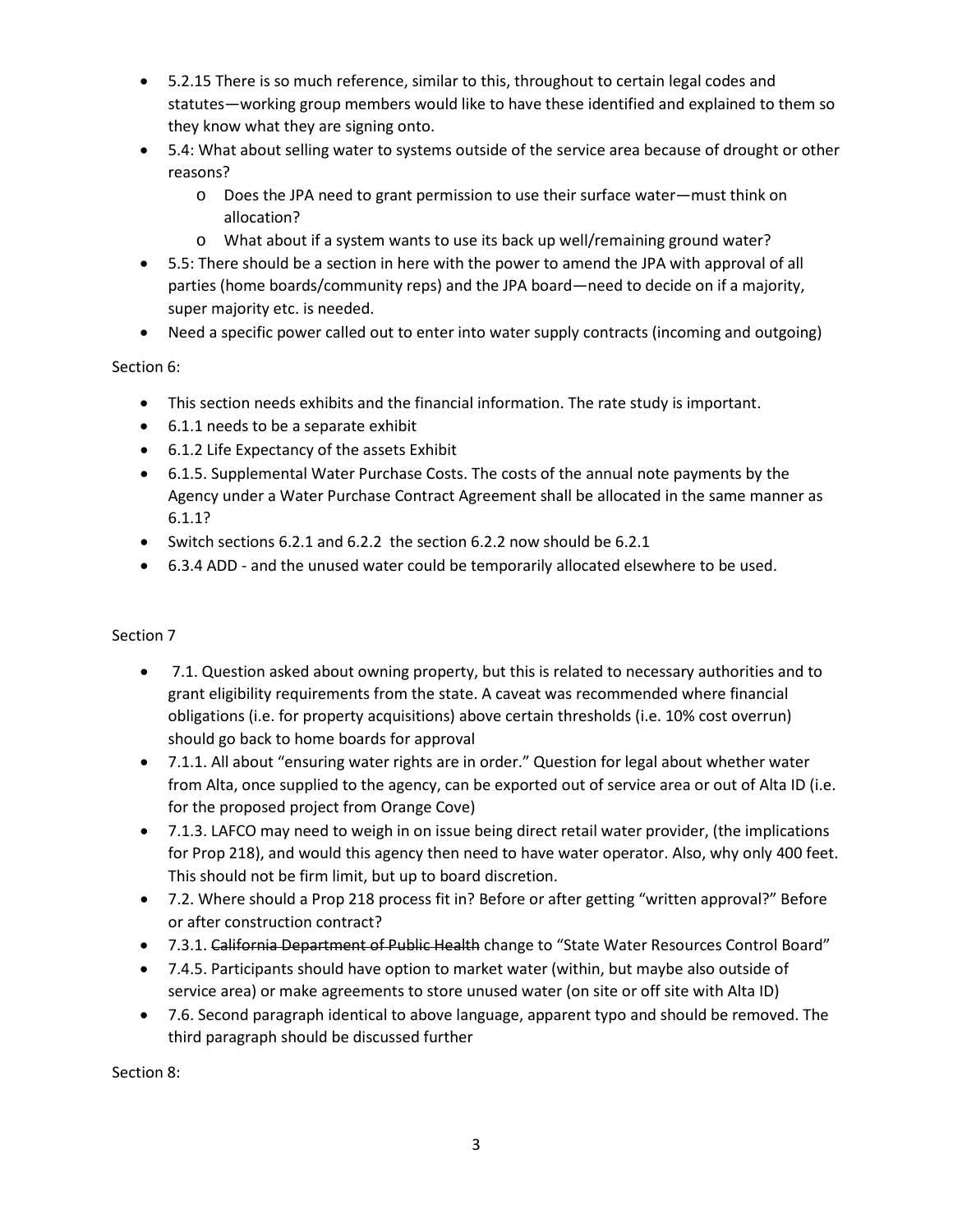- 8.1 Commitment to the project is important for when a party decides not to proceed in further phases of the project, for example, from planning to design or from design to construction, the project may have to be rescaled and cost allocations recalculated.
- 8.2 change 20 days to 60 days
- 8.3 edited to reflect "The Board of Directors will continue to be representative of the remaining participating parties"

#### Section 9:

• Each existing entity likely has its own rules so this section heavily relies on lawyers and legal review but working group would like to again see/understand what all these government codes mean.

#### **Section 10:**

- 10.2 Should use the word "funders" instead of calling out SWRCB because they may not be the only funder—USDA or others may be applied to and may be interested in helping fund the project. Also change verbiage to re-allocate accordingly instead of allocate.
- Needs to mention post construction withdrawal processed and procedures as well as reorganization—ex: the county may sign for Yettem and Seville now, but if and when they become a joint independent water system, how do they get changed out for the county?
- Also need to include a section on adding new parties into the JPA or having service agreements with additional parties (like the current wastewater JPA does). This has capacity and water need implications and also ties into ownership and cost.

# **Drinking Water Source and Infrastructure –** No discussion at this meeting

## **Communications**

#### **Website:**

(http://www.rcac.org/environmental/regionalization/ntc-water-alliance/)

## **Community Outreach Efforts: Scheduling**

#### **Reviewed Proposed Timeline:**

Nov 2016: Formation of the Agency

Sept - Oct 2016 LAFCO process

Aug 2016: Complete Polling

June 2016: All stakeholders summit

March-May 2016: Community meetings, newsletter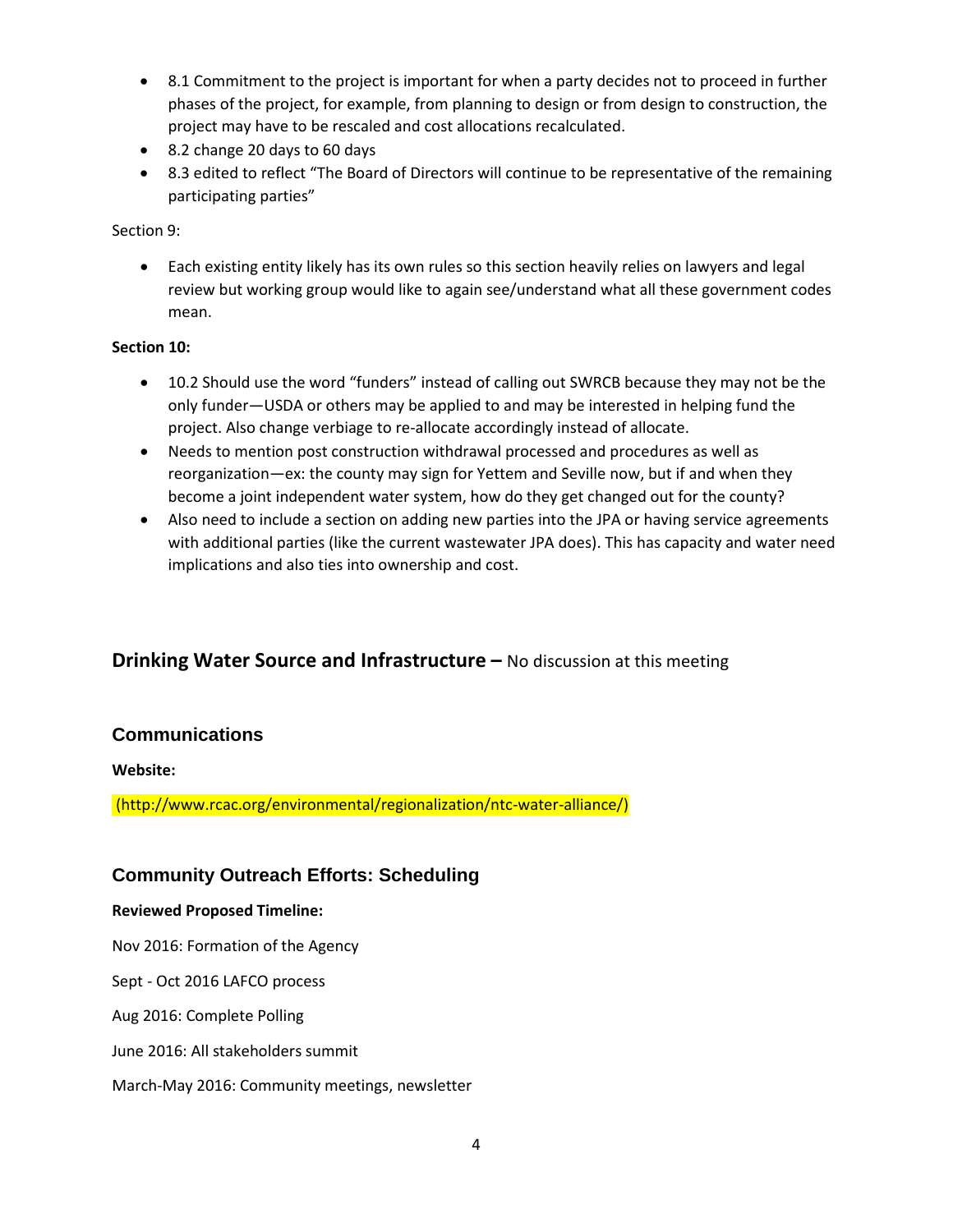Prioritize communities that are not well represented in working group to hold meetings with first

- March and April 2016: E. Orosi (mid-March), Yettem and Seville (early April at board meeting)
- April and May: Monson/Sultana (end of April)
- Ryan will work with Cutler and Orosi at their regular board meetings to come up with a plan meetings likely in May

## **Action Items, Assignments & Working Groups**

For the next meeting:

April 2: Financial Analysis Focus along with JPA Section 4 Organization, Board and Officers

April 30: Legal Analysis and review with Tulare County legal assistance

March – May: Community Meetings

June: All Stakeholder Summit to present draft proposal to communities

July – Aug: Community Polling

Aug – Oct: Submit final JPA?

Nov – Dec: Transition authority for any property, financing, and planning to new JPA, submit funding application for construction (application takes ~6 months)

#### **Questions:**

- a) Where will initial operating budget come from? A bridge loan? Seed funding from participating entities? Fiscal year begins July 1, 2017, but funding will be needed during initial months.
- b) Mid 2017: Include possibility for opt-out to communities after funding application is approved in case grant funding does not materialize and the recurring costs (including loan repayments) will be too much for community to bear?
- c) Who is an eligible polling and prop 218 respondent—owner, resident, registered voter?
- d) How are we going to do prop 218 as an Agency or individual systems?
- e) Could we agree on a JPA to form a JPA Agency with necessary powers? Then have the Agency negotiate another agreement with the parties for the implementation of the project detailed in the study, Northern Tulare County Regional Surface Water Treatment Plan (SWTP) with the objective to provide a treated surface water supply for the Parties

## **Next Sessions:**

April 2<sup>nd</sup> April 30<sup>th</sup> May  $21^{st}$ 

# **List of Participants in this session:**

- 1. Alex Marroquín, Orosi PUD
- 2. Chad Widman, Orosi